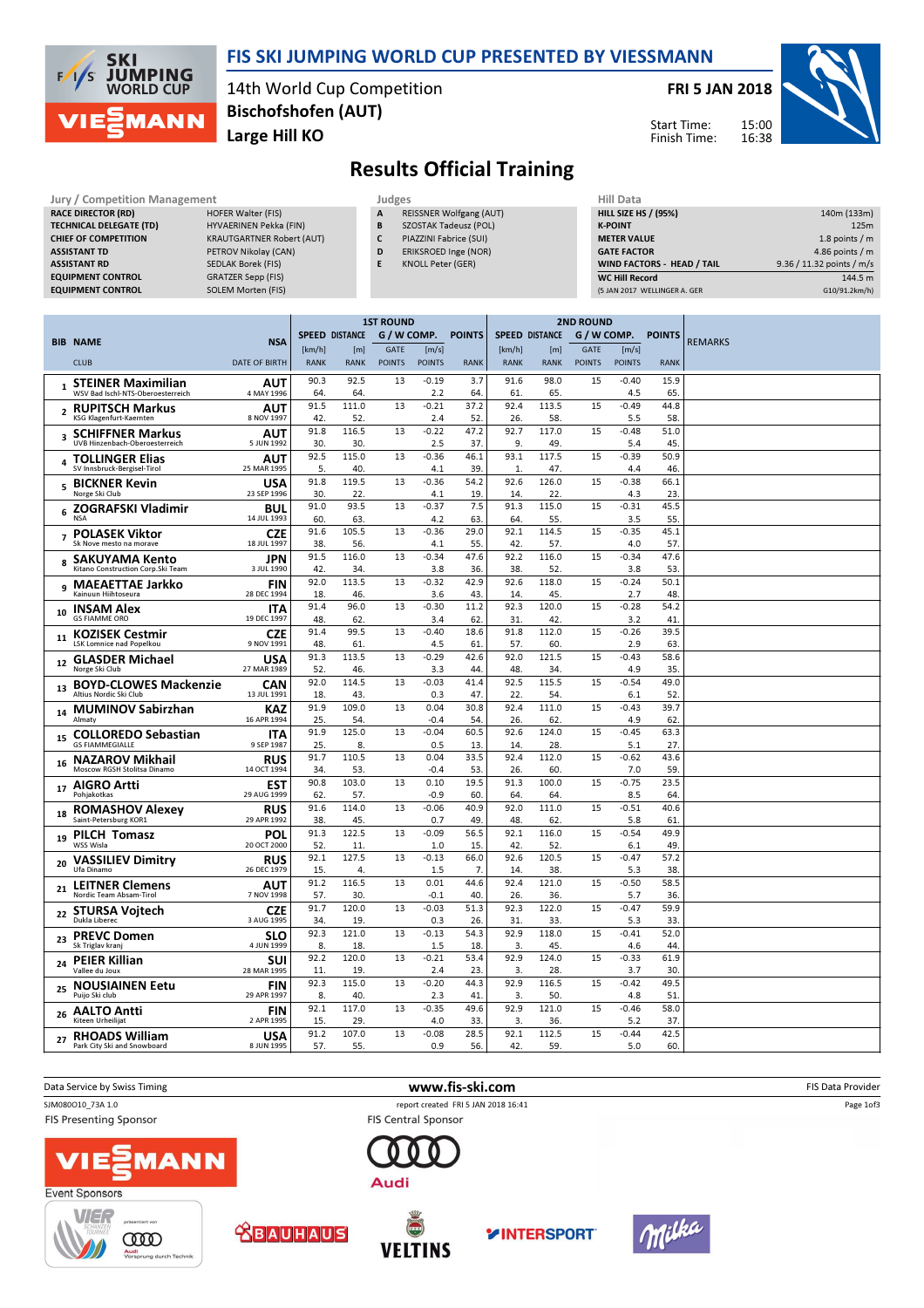### FIS SKI JUMPING WORLD CUP PRESENTED BY VIESSMANN



14th World Cup Competition Large Hill KO Bischofshofen (AUT)

FRI 5 JAN 2018



15:00 16:38 Start Time: Finish Time:

# Results Official Training

|    |                                                             |                           | <b>1ST ROUND</b>      |                    |                              | <b>2ND ROUND</b>       |               |                       |                       |                              |                        |                    |                |
|----|-------------------------------------------------------------|---------------------------|-----------------------|--------------------|------------------------------|------------------------|---------------|-----------------------|-----------------------|------------------------------|------------------------|--------------------|----------------|
|    | <b>BIB NAME</b>                                             | <b>NSA</b>                |                       | SPEED DISTANCE     | G / W COMP.                  |                        | <b>POINTS</b> |                       | <b>SPEED DISTANCE</b> |                              |                        | G / W COMP. POINTS | <b>REMARKS</b> |
|    | <b>CLUB</b>                                                 | <b>DATE OF BIRTH</b>      | [km/h]<br><b>RANK</b> | [m]<br><b>RANK</b> | <b>GATE</b><br><b>POINTS</b> | [m/s]<br><b>POINTS</b> | <b>RANK</b>   | [km/h]<br><b>RANK</b> | [m]<br><b>RANK</b>    | <b>GATE</b><br><b>POINTS</b> | [m/s]<br><b>POINTS</b> | <b>RANK</b>        |                |
| 28 | <b>POPPINGER Manuel</b>                                     | AUT                       | 90.7                  | 114.5              | 13                           | 0.00                   | 41.1          | 92.0                  | 120.5                 | 15                           | $-0.42$                | 56.7               |                |
|    | SV Innsbruck-Bergisel-Tirol<br><b>KORNILOV Denis</b>        | 19 MAY 1989<br><b>RUS</b> | 63<br>91.4            | 43<br>120.0        | 13                           | 0.0<br>0.11            | 48.<br>50.0   | 48.<br>92.3           | 38.<br>123.5          | 15                           | 4.8<br>$-0.46$         | 39.<br>62.5        |                |
| 29 | Sdushor CSP N. Novgorod Dinamo                              | 17 AUG 1986               | 48.                   | 19                 |                              | $-1.0$                 | 32            | 31                    | 31.                   |                              | 5.2                    | 29                 |                |
| 30 | <b>JELAR Ziga</b><br>Sk Triglav kranj                       | <b>SLO</b><br>22 OCT 1997 | 91.7<br>34.           | 121.5<br>17.       | 13                           | 0.04<br>$-0.4$         | 53.3<br>24.   | 92.3<br>31.           | 122.5<br>32.          | 15                           | $-0.33$<br>3.7         | 59.2<br>34.        |                |
| 31 | <b>KOBAYASHI Ryoyu</b><br>Tsuchiya Home Ski Team            | JPN<br>8 NOV 1996         | 91.8<br>30.           | 122.0<br>15.       | 13                           | 0.04<br>$-0.4$         | 54.2<br>19.   | 92.5<br>22.           | 125.5<br>24.          | 15                           | $-0.43$<br>4.9         | 65.8<br>24.        |                |
| 32 | <b>WOLNY Jakub</b>                                          | POL                       | 91.2                  | 115.5              | 13                           | $-0.05$                | 43.5          | 92.2                  | 115.0                 | 15                           | $-0.30$                | 45.4               |                |
|    | <b>LKS Klimczok Bystra</b><br>KASAI Noriaki                 | 15 MAY 1995<br>JPN        | 57.<br>91.3           | 38.<br>125.0       | 13                           | 0.6<br>$-0.07$         | 42.<br>60.8   | 38.<br>92.3           | 55.<br>128.0          | 15                           | 3.4<br>$-0.28$         | 56.<br>68.6        |                |
| 33 | Tsuchiva Home Ski Team                                      | 6 JUN 1972                | 52.                   | 8.                 |                              | 0.8                    | 12.           | 31.                   | 17.                   |                              | 3.2                    | 19.                |                |
| 34 | <b>AIGNER Clemens</b><br>SV Innsbruck-Bergisel-Tirol        | AUT<br>2 FEB 1993         | 91.3<br>52.           | 112.5<br>49.       | 13                           | $-0.09$<br>1.0         | 38.5<br>51    | 92.0<br>48.           | 117.5<br>47.          | 15                           | $-0.09$<br>1.0         | 47.5<br>54.        |                |
| 35 | <b>SCHLIERENZAUER Gregor</b><br>SV Innsbruck-Bergisel-Tirol | AUT<br>7 JAN 1990         | 91.5<br>42            | 119.5<br>22.       | 13                           | $-0.11$<br>1.2         | 51.3<br>26.   | 92.6<br>14.           | 128.0<br>17.          | 15                           | $-0.08$<br>0.9         | 66.3<br>22         |                |
| 36 | <b>SCHMID Constantin</b>                                    | GER<br>27 NOV 1999        | 92.0                  | 115.5              | 13                           | $-0.30$                | 46.3          | 92.8                  | 126.5                 | 15                           | 0.10                   | 61.8               |                |
| 37 | Wsv Oberaudorf<br><b>DESCHWANDEN Gregor</b>                 | SUI                       | 18<br>91.5            | 38.<br>113.0       | 13                           | 3.4<br>$-0.29$         | 38.<br>41.7   | 7.<br>92.1            | 21<br>120.0           | 15                           | $-0.9$<br>0.13         | 31<br>49.8         |                |
|    | Horw                                                        | 27 FEB 1991               | 42.<br>91.0           | 48.<br>100.0       | 13                           | 3.3<br>$-0.45$         | 46.<br>20.1   | 42.<br>92.0           | 42.<br>119.5          | 15                           | $-1.2$<br>$-0.05$      | 50.<br>50.7        |                |
| 38 | <b>HUBER Daniel</b><br>SC Seekirchen-Salzburg               | AUT<br>2 JAN 1993         | 60.                   | 60.                |                              | 5.1                    | 59.           | 48.                   | 44.                   |                              | 0.6                    | 47                 |                |
| 39 | <b>ZAJC Timi</b><br>SSK Ljubno BTC                          | <b>SLO</b><br>26 APR 2000 | 91.6<br>38            | 112.5<br>49.       | 13                           | $-0.42$<br>4.8         | 42.3<br>45.   | 92.1<br>42.           | 129.5<br>13.          | 15                           | $-0.08$<br>0.9         | 69.0<br>17.        |                |
| 40 | TAKEUCHI Taku<br>Kitano Construction Corp. Ski Club         | JPN<br>20 MAY 1987        | 91.4<br>48            | 111.5<br>51        | 13                           | $-0.38$<br>4.3         | 40.0<br>50.   | 92.6<br>14.           | 130.0<br>9.           | 15                           | $-0.18$<br>2.0         | 71.0<br>14.        |                |
| 41 | <b>SEMENIC Anze</b>                                         | <b>SLO</b>                | 92.0                  | 118.0              | 13                           | $-0.56$                | 53.7          | 92.6                  | 127.5                 | 15                           | $-0.33$                | 68.2               |                |
|    | <b>NSK TRZIC FMG</b><br><b>PASCHKE Pius</b>                 | 1 AUG 1993<br>GER         | 18.<br>91.3           | 27.<br>101.5       | 13                           | 6.3<br>$-0.40$         | 22.<br>22.2   | 14.<br>92.0           | 19.<br>120.5          | 15                           | 3.7<br>$-0.18$         | 20.<br>53.9        |                |
| 42 | WSV Kiefersfelden                                           | 20 MAY 1990               | 52.<br>92.0           | 58.<br>116.0       | 13                           | 4.5<br>$-0.46$         | 58.<br>49.0   | 48.<br>92.7           | 38.<br>127.5          | 15                           | 2.0<br>$-0.11$         | 42<br>65.7         |                |
| 43 | <b>HAYBOECK Michael</b><br>UVB Hinzenbach-Oberoesterreich   | AUT<br>5 MAR 1991         | 18                    | 34.                |                              | 5.2                    | 34.           | 9.                    | 19.                   |                              | 1.2                    | 25.                |                |
| 44 | <b>BARTOL Tilen</b><br>SSK Sam Ihan                         | SLO<br>17 APR 1997        | 91.9<br>25.           | 118.0<br>27.       | 13                           | $-0.47$<br>5.3         | 52.7<br>25.   | 92.4<br>26.           | 129.5<br>13.          | 15                           | $-0.20$<br>2.3         | 70.4<br>15.        |                |
| 45 | <b>AMMANN Simon</b><br><b>SSC Toggenburg</b>                | SUI<br>25 JUN 1981        | 91.9                  | 116.5              | 13                           | $-0.38$                | 49.0<br>34.   | 92.6                  | 133.0<br>4.           | 15                           | $-0.26$                | 77.3               |                |
| 46 | <b>FETTNER Manuel</b>                                       | AUT                       | 25.<br>91.7           | 30.<br>116.5       | 13                           | 4.3<br>$-0.50$         | 50.4          | 14.<br>92.3           | 125.0                 | 15                           | 2.9<br>$-0.26$         | 10.<br>62.9        |                |
|    | SV Innsbruck-Bergisel-Tirol<br><b>GRANERUD Halvor Egner</b> | 17 JUN 1985<br><b>NOR</b> | 34.<br>92.2           | 30.<br>118.5       | 13                           | 5.7<br>$-0.54$         | 29.<br>54.4   | 31.<br>93.1           | 26.<br>120.5          | 15                           | 2.9<br>$-0.37$         | 28.<br>56.1        |                |
| 47 | Asker Skiklubb                                              | 29 MAY 1996               | 11.                   | 25.                |                              | 6.1                    | 17.           | 1.                    | 38.                   |                              | 4.2                    | 40.                |                |
| 48 | <b>PREVC Peter</b><br>SK Triglav Kranj                      | <b>SLO</b><br>20 SEP 1992 | 91.9<br>25            | 101.0<br>59.       | 13                           | $-0.56$<br>6.3         | 23.1<br>57.   | 92.7<br>9.            | 135.0<br>2.           | 15                           | $-0.32$<br>3.6         | 81.6<br>5.         |                |
| 49 | <b>KOT Maciej</b><br>AZS Zakopane                           | POL<br>9 JUN 1991         | 91.5<br>42            | 119.5<br>22.       | 13                           | $-0.56$<br>6.3         | 56.4<br>16.   | 91.7<br>59.           | 124.0<br>28.          | 13<br>4.7                    | $-0.24$<br>2.7         | 65.6<br>26.        |                |
| 50 | <b>LEYHE Stephan</b><br>SC Willingen                        | GER<br>5 JAN 1992         | 92.5                  | 116.0              | 13                           | $-0.58$                | 50.4          | 92.5                  | 125.0                 | 13                           | $-0.20$                | 67.0               |                |
| 51 | <b>HULA Stefan</b>                                          | POL                       | 5.<br>92.2            | 34.<br>122.0       | 13                           | 6.6<br>$-0.62$         | 29.<br>61.6   | 22.<br>91.9           | 26.<br>126.0          | 4.7<br>13                    | 2.3<br>$-0.28$         | 21<br>69.7         |                |
|    | KS Eve-nement Zakopane                                      | 29 SEP 1986<br><b>NOR</b> | 11.<br>92.9           | 15.<br>122.5       | 13                           | 7.0<br>$-0.65$         | 11.<br>62.9   | 56.<br>92.7           | 22.<br>125.5          | 4.7<br>13                    | 3.2<br>$-0.27$         | 16.<br>68.7        |                |
| 52 | <b>STJERNEN Andreas</b><br>Sprova IL                        | 30 JUL 1988               | 1.                    | 11                 |                              | 7.4                    | 8.            | 9.                    | 24.                   | 4.7                          | 3.1                    | 18.                |                |
| 53 | <b>ZYLA Piotr</b><br>WSS Wisla                              | POL<br>16 JAN 1987        | 91.5<br>42.           | 115.0<br>40.       | 13                           | $-0.74$<br>8.4         | 50.4<br>29.   | 91.4<br>62.           | 116.5<br>50.          | 13<br>4.7                    | $-0.26$<br>2.9         | 52.3<br>43.        |                |
| 54 | <b>GEIGER Karl</b><br>SC 1906 Oberstdorf                    | <b>GER</b><br>11 FEB 1993 | 92.7<br>2.            | 116.0<br>34.       | 13                           | $-0.66$<br>7.5         | 51.3<br>26.   | 92.7<br>9.            | 121.5<br>34.          | 13<br>4.7                    | $-0.26$<br>2.9         | 61.3<br>32.        |                |
| 55 | <b>JOHANSSON Robert</b>                                     | <b>NOR</b>                | 92.6                  | 122.5              | 13                           | $-0.65$                | 62.9          | 92.8                  | 130.5                 | 13                           | $-0.36$                | 78.7               |                |
|    | Soere Aal IL<br>56 KUBACKI Dawid                            | 23 MAR 1990<br><b>POL</b> | 3.<br>92.3            | 11.<br>126.0       | 13                           | 7.4<br>$-0.55$         | 8.<br>68.0    | 7.<br>92.2            | 8.<br>130.0           | 4.7<br>13                    | 4.1<br>$-0.28$         | 6.<br>76.9         |                |
|    | TS Wisla Zakopane                                           | 12 MAR 1990               | 8.<br>91.8            | 7.<br>118.5        | 13                           | 6.2<br>$-0.51$         | 5.<br>54.1    | 38.<br>91.7           | 9.<br>130.0           | 4.7<br>13                    | 3.2<br>$-0.35$         | 11.<br>77.7        |                |
| 57 | <b>DAMJAN Jernej</b><br>SSK Sam Ihan                        | <b>SLO</b><br>28 MAY 1983 | 30.                   | 25.                |                              | 5.8                    | 21.           | 59.                   | 9.                    | 4.7                          | 4.0                    | 9.                 |                |
|    | <sub>58</sub> FANNEMEL Anders<br>Hornindal II               | <b>NOR</b><br>13 MAY 1991 | 92.0<br>18.           | 122.5<br>11.       | 13                           | $-0.40$<br>4.5         | 60.0<br>14.   | 92.0<br>48.           | 131.5<br>7.           | 13<br>4.7                    | $-0.15$<br>1.7         | 78.1<br>8.         |                |
|    | 59 EISENBICHLER Markus<br><b>TSV Siegsdorf</b>              | <b>GER</b><br>3 APR 1991  | 92.1<br>15.           | 131.0<br>1.        | 13                           | $-0.42$<br>4.8         | 75.6<br>1.    | 92.1<br>42.           | 130.0<br>9.           | 13<br>4.7                    | $-0.23$<br>2.6         | 76.3<br>13.        |                |